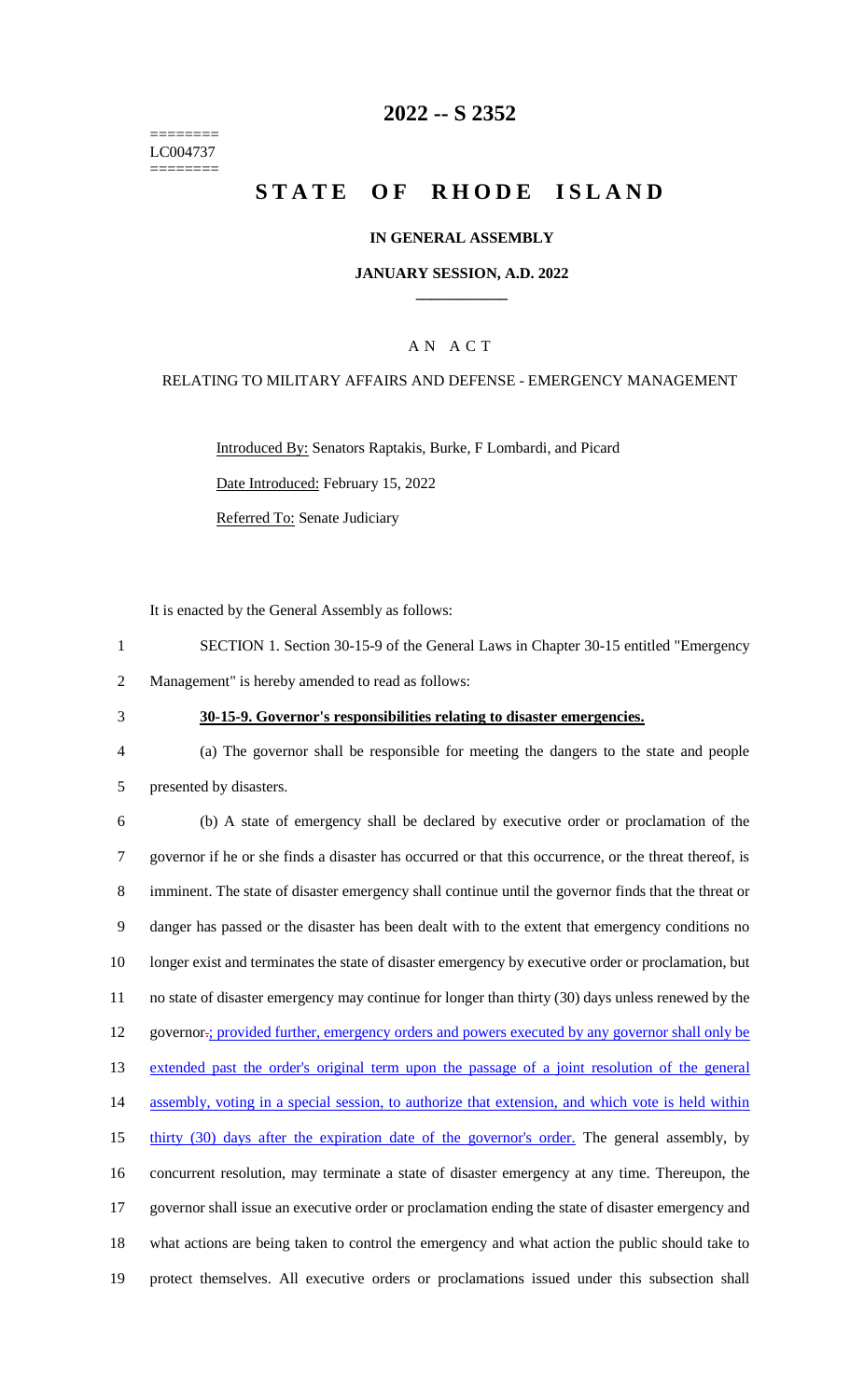indicate the nature of the disaster, the area or areas threatened, and the conditions that have brought it about or that make possible termination of the state of disaster emergency. An executive order or proclamation shall be disseminated promptly by means calculated to bring its contents to the attention of the general public and, unless the circumstances attendant upon the disaster prevent or impede, promptly filed with the agency, the secretary of state, and the city and town clerks in the area to which it applies.

 (c) An executive order or proclamation of a state of disaster emergency, shall activate the state and local disaster emergency plans applicable to the political subdivision or area in question and shall be authority for the deployment and use of any forces to which the plan or plans apply and for the use or distribution of any supplies, equipment, and materials and facilities assembled, stockpiled, or arranged to be made available pursuant to this chapter or any other provision of law relating to disaster emergencies.

 (d) During the continuance of any state of disaster emergency the governor is commander- in-chief of the organized and unorganized militia and of all other forces available for emergency duty. To the greatest extent practicable, the governor shall delegate or assign command authority by prior arrangement embodied in appropriate executive orders or regulations, but nothing herein restricts the governor's authority to do so by orders issued at the time of the disaster emergency.

 (e) In addition to any other powers conferred upon the governor by law, the governor may exercise the following powers, subject to the provisions of subsection (g) of this section, limited in scope and duration as is reasonably necessary for emergency response:

 (1) Suspend the provisions of any regulatory statute prescribing the procedures for conduct of state business, or the orders, rules, or regulations of any state agency, if strict compliance with the provisions of any statute, order, rule, or regulation would in any way prevent, hinder, or delay necessary action in coping with the emergency, provided that the suspension of any statute, order, rule or regulation will be limited in duration and scope to the emergency action requiring said suspension;

 (2) Utilize all available resources of the state government as reasonably necessary to cope with the disaster emergency and of each political subdivision of the state;

 (3) Transfer the direction, personnel, or functions of state departments and agencies or units thereof for the purpose of performing or facilitating emergency services;

 (4) Subject to any applicable requirements for compensation under § 30-15-11, commandeer or utilize any private property if the governor finds this necessary to cope with the disaster emergency;

(5) Direct and compel the evacuation of all or part of the population from any stricken or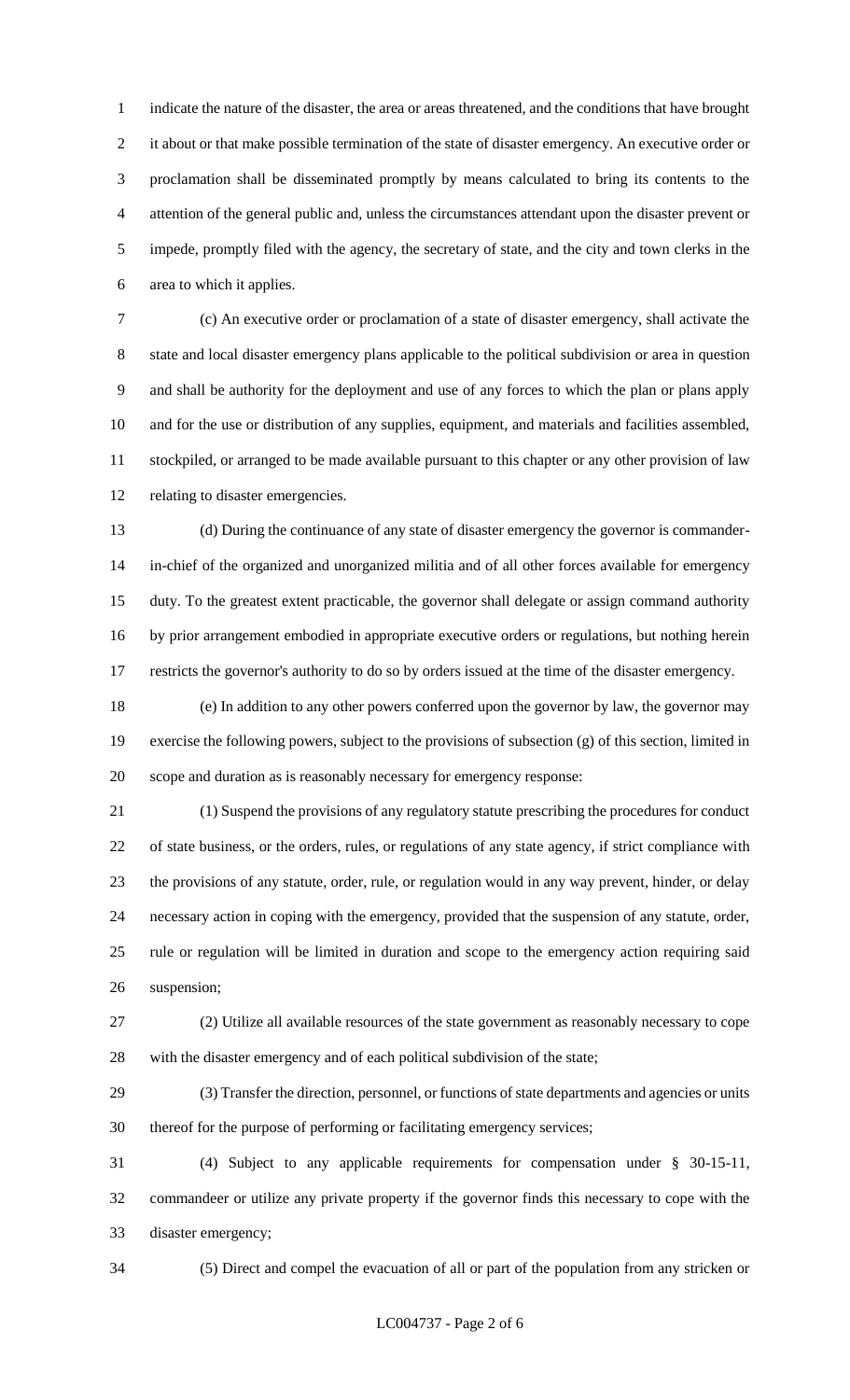- threatened area within the state if the governor deems this action necessary for the preservation of life or other disaster mitigation, response, or recovery;
- (6) Prescribe routes, modes of transportation, and destinations in connection with evacuation;
- (7) Control ingress and egress to and from a high risk area, the movement of persons within the area, and the occupancy of premises therein;
- 
- (8) Suspend or limit the sale, dispensing, or transportation of alcoholic beverages, firearms, explosives, and combustibles;
- 

(9) Make provision for the availability and use of temporary emergency shelter;

 (10) Make and promulgate such rules and regulations as the governor may deem advisable for the assigning, detailing, and making available for duty and use in any city or town of this state any of the personnel, apparatus, or equipment of any police or fire department of any other city or town, or of any volunteer fire company, or of any fire district, and that personnel shall have the same powers, duties, rights, privileges, and immunities as if performing their duties in the city or town in which they normally would be employed, but the personnel shall obey the orders of the police and fire authorities of the city or town to which assigned, detailed, or made available. When assigned, detailed, or made available as aforesaid, the city or town in which the police or firefighters shall perform outside duties shall provide them with subsistence or pay them a reasonable allowance therefor, and shall also be liable for any damage to the apparatus or equipment incurred while being so used; provided, however, that a city or town shall be reimbursed by the state out of the general fund of the state for all expenses incurred under the foregoing provisions of this subsection;

 (11) Designate as a special emergency health and sanitation area, any area within the state that has been seriously damaged by disaster, or in which the existence of any military, naval, or air establishment of the United States of America or of any industrial establishment constructed or enlarged for purposes of national defense, has caused an increase in the population of that area to such an extent as to produce unusual problems of health and sanitation. It is the duty of state health authorities and the local code enforcement officials to make and enforce rules and regulations designed to prevent the introduction of any contagious or infectious disease and to safeguard the public health within the area. The governor may promulgate and enforce additional rules and regulations for the protection of the public health within areas as may be necessary;

 (12) Whenever, in the governor's opinion, due to a disaster there is liable to be a serious shortage in the supply of food, fuel, clothing, antitoxins, serums, immunizing agents, or any other pharmaceutical agents or medical supplies, or any other necessity of life or defense, and the federal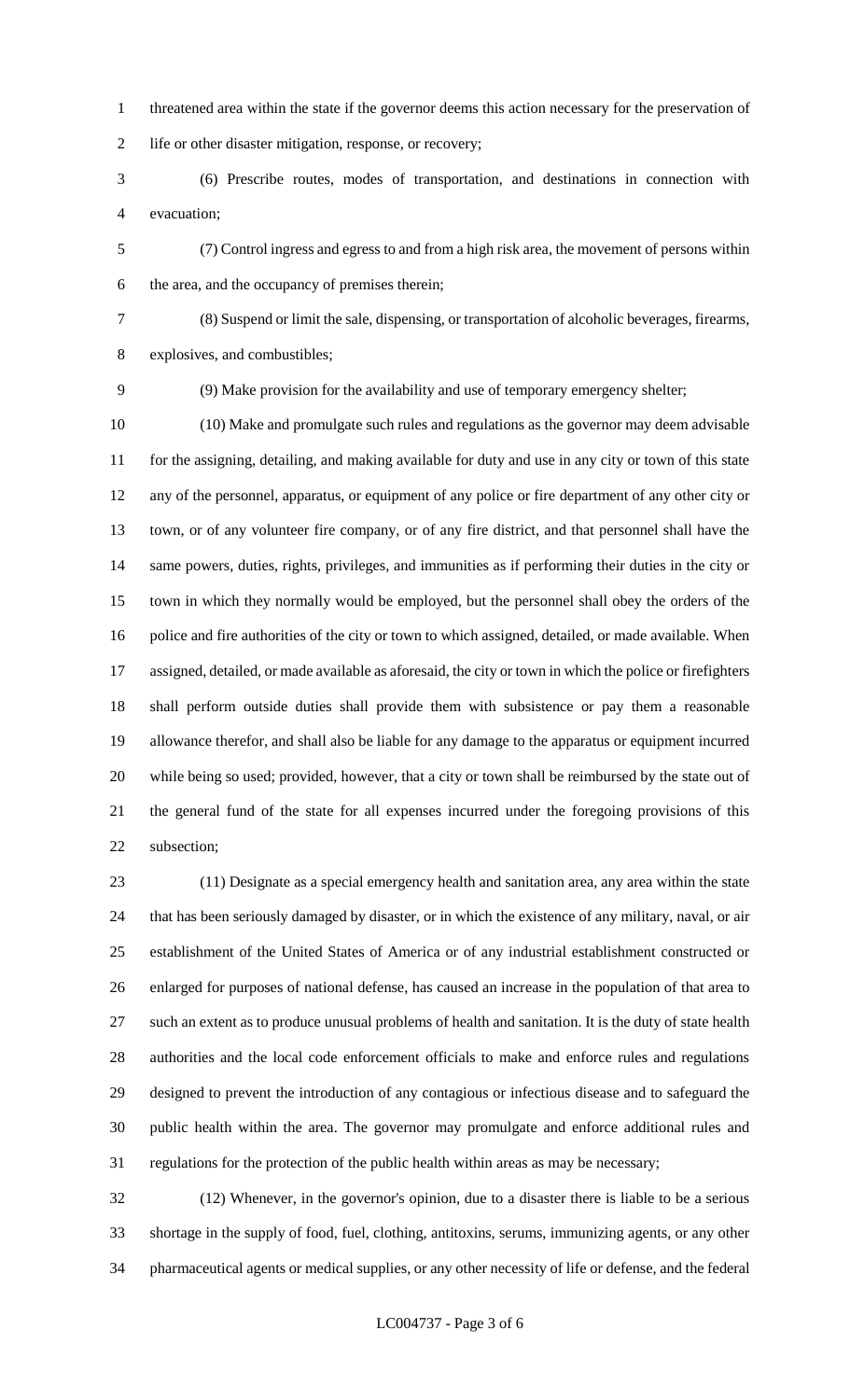authorities are not adequately dealing with the situation, promulgate such rules and regulations as he or she, from time to time, deems necessary to regulate the sale, purchase, or distribution of those necessities and to prohibit and prevent the wasting, secreting, hiding, or hoarding of, or profiteering from, those necessities; additionally, during a declared time of state or national emergency, no person, firm, or corporation shall increase the price of any item it sells or offers for sale at retail immediately prior to the proclamation of emergency or during the proclaimed state of emergency. Nothing in this section shall prohibit the fluctuation in the price of items sold at retail that occurs during the normal course of business. Any person, firm, or corporation who or that violates any provision of this subsection shall be fined not more than one hundred dollars (\$100);

 (13) Do all other things necessary to effectively cope with disasters in the state not inconsistent with other provisions of law;

 (14) Adopt and enforce measures to provide for the safe disposal of infectious waste as may be reasonable and necessary for emergency response due to a state disaster emergency. Such measures may include, but are not limited to, the collection, storage, handling, destruction, treatment, transportation, and disposal of infectious waste;

 (15) Adopt and enforce measures to provide for the safe disposal of corpses as may be reasonable and necessary for emergency response due to a state disaster emergency. Such measures may include, but are not limited to, the embalming, burial, cremation, interment, disinterment, transportation, and disposal of corpses; and

 (16) Compel a person to submit to a physical examination and/or testing as necessary to diagnose or treat the person. The medical examination and/or testing may be performed by any qualified person authorized by the department of health and must not be reasonably likely to result in serious harm to the affected individual. The medical examination and/or testing shall be performed immediately upon the order of the department of health without resort to judicial or quasi-judicial authority. If the department of health is uncertain whether a person who refuses to undergo medical examination and/or testing may have been exposed to an infectious disease or otherwise poses a danger to public health, the department of health may subject the individual to isolation or quarantine pursuant to § 23-8-4.

 (f) Nothing contained herein shall be construed to limit or restrict the power of the general assembly to appropriate any federal funds received by the state of Rhode Island pursuant to § 35- 4-22.1.

 (g) Powers conferred upon the governor pursuant to the provisions of subsection (e) of this section for disaster emergency response shall not exceed a period of one hundred eighty (180) days from the date of the emergency order or proclamation of a state of disaster emergency, unless and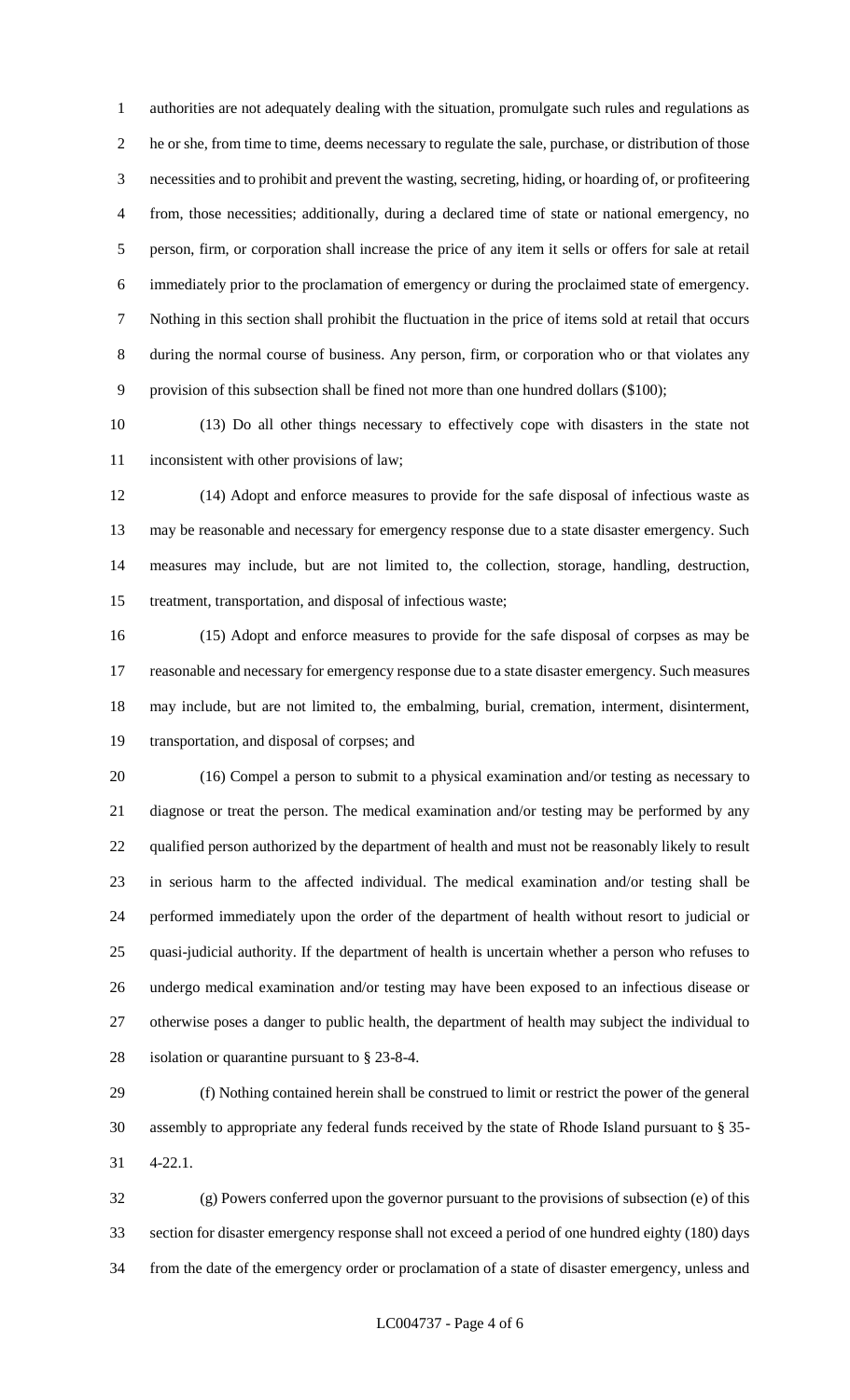until the general assembly extends the one hundred eighty (180) day period by concurrent

- resolution.
- (h) Nothing contained in subsection (g) of this section shall be construed to apply to the following executive orders issued by the governor that shall remain in effect and may be extended by further executive order up to, but not beyond, September 1, 2021:
- (1) 20-06; (2) 20-19; (3) 20-37; (4) 20-46 as amended by 21-60; (5) 20-72; (6) 21-26; (7) 21-67; and (8) 21-68, limited to paragraph 8.
- SECTION 2. This act shall take effect upon passage.

======== LC004737 ========